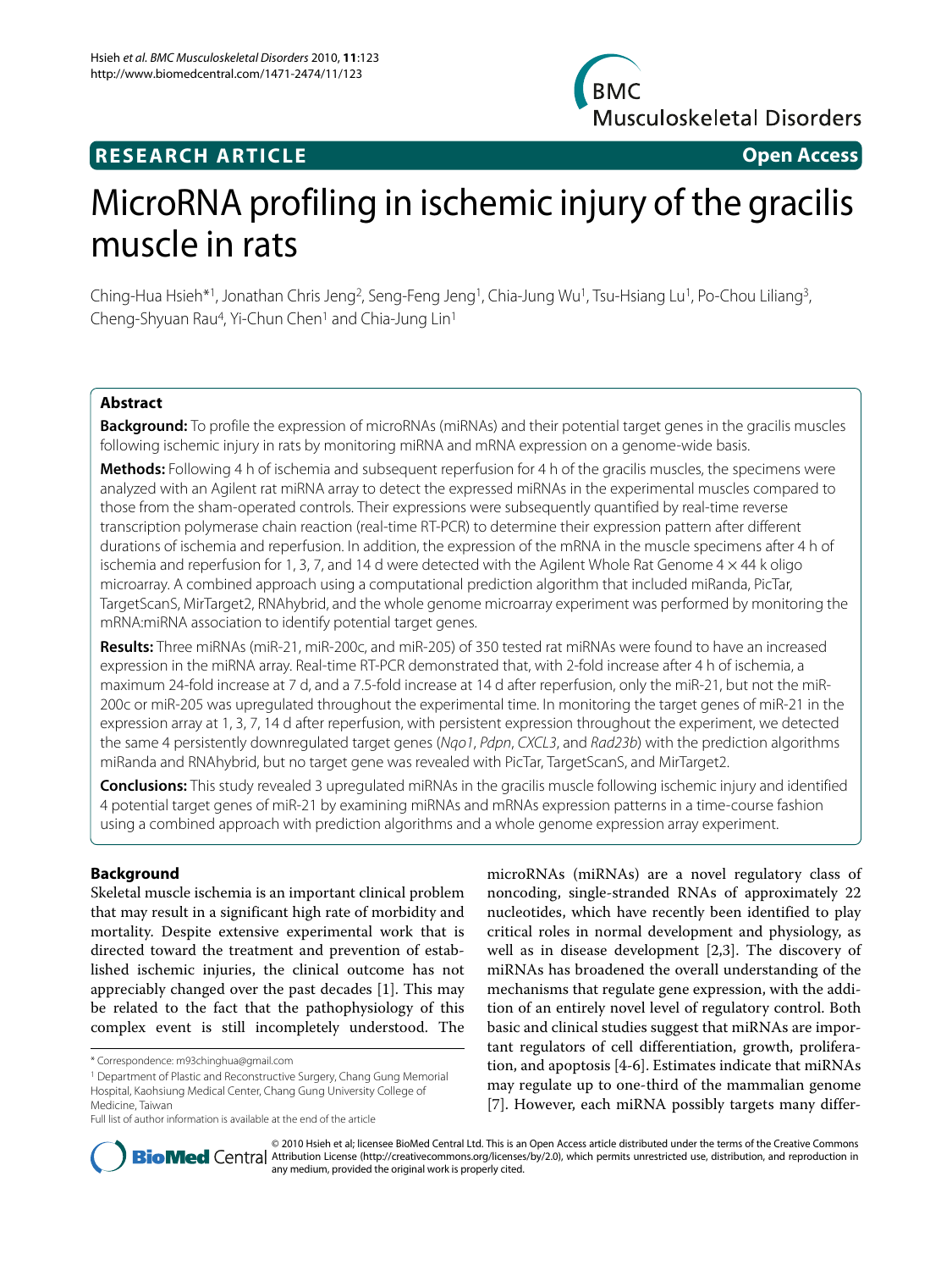ent mRNAs and the same target gene may be regulated by a given miRNA in different situations, allowing for enormous complexity and flexibility in their regulatory potential [\[7](#page-7-5)-[9\]](#page-7-6). Therefore, although a large number of miRNAs have been discovered, only a few target genes have been identified and the functions of most of them remain unknown.

The miRNAs repress protein expression at the posttranscriptional level, mostly through base pairing to the 3' untranslated region (UTR) of the target mRNA, thus leading to its degradation and/or reduced translation. Earlier, miRNAs were thought to primarily repress their target genes at the protein level without affecting mRNA stability [\[10](#page-7-7)[,11](#page-7-8)]; however, increasing evidence indicates that miRNAs silence genes by multiple mechanisms, including the degradation of their target mRNAs [\[12](#page-7-9)[,13](#page-7-10)]. For the more highly repressed targets, mRNA destabilization usually constituted the major component of repression [[14\]](#page-7-11), thus making the investigation of the mRNA:miRNA association by monitoring miRNA and mRNA expression on a genome-wide basis a novel analytical approach to understand the miRNA-mediated regulation [[15,](#page-7-12)[16\]](#page-7-13).

Dysregulated miRNA expression has been reported to be involved in the transient focal ischemic brain [\[16](#page-7-13),[17](#page-7-14)] and in the ischemia-reperfusion injury of the heart [[18,](#page-7-15)[19\]](#page-7-16). In addition, the endogenously synthesized miR-NAs demonstrated to be cardioprotective following ischemia-reperfusion injury [\[19](#page-7-16)]. Moreover, there is increasing evidence for the involvement of microRNA in myopathies [[20-](#page-7-17)[22](#page-7-18)]; a number of microRNAs have been characterized as regulators of skeletal muscle development and diseases [\[23](#page-7-19)[,24](#page-7-20)] as well as of skeletal muscle remodeling [[25\]](#page-7-21). Given the importance of miRNAs in the pathophysiology of the muscle, we hypothesized that microRNAs could be involved in the skeletal muscle in response to ischemic injury. First, we addressed this hypothesis using a microarray-based screening. The expression profile was subsequently verified with realtime reverse transcription polymerase chain reaction (real-time RT-PCR). Potential target genes were identified by monitoring the miRNA and mRNA expression on a genome-wide basis.

## **Methods**

## **Animal surgery and tissue preparation**

The experiments were performed on adult male Sprague-Dawley rats weighing 250-300 g. The rats were randomly assigned to the sham-operated control group and the ischemic group. The rats were anesthetized by an intraperitoneal injection of 500 mg/kg chloral hydrate and prepared in the prone position. The gracilis muscle flap was dissected under the microscope by the same surgeon. The flap was isolated on its dominant and minor vascular

pedicles. We used a standard microvascular technique for the sham-operated control group. The minor vascular pedicle was electrocauterized and transected. Ischemia was induced in the ischemic group by placing a microvascular clamp carefully across the proximal dominant vascular pedicle to the gracilis muscle. The gracilis muscle was allowed to perfuse in the sham-operated control group. After the indicated ischemic time (0.5, 1, 2, and 4 h), the microvascular clamp was removed. Good vascular inflow and outflow through the pedicle was verified under direct magnified vision. The incision wound was closed with interrupted sutures (4-0 nylon) and the animals were allowed to awaken in the remaining periods of reperfusion. For the miRNA array experiments, gracilis muscles after 4 h of ischemia and 4 h of reperfusion were used in 2 replicate experiments. First, we performed evaluation experiments to determine the minimal ischemic time that would induce miRNA expression before we investigated the miRNA expression in the real-time RT-PCR experiments. For that, the muscle specimens were either harvested after 4 h of ischemia and reperfusion for 0, 2, 4, 8, and 24 h and for 3, 7, and 14 d or the ischemia times were set at 0.5, 1, and 2 h with perfusion for 4 h. We used the muscle specimens that underwent ischemic injury at 1, 3, 7, and 14 d after reperfusion for the whole genome expression experiments. The harvested muscles were frozen in isopentane chilled in liquid nitrogen and stored at -80°C. All housing, surgical procedures, analgesia, and assessments were performed in accordance with the Animal Care Guidelines and were approved by the Animal Care Committee at the Chang Gung Memorial Hospital.

## **RNA isolation**

Total RNA was extracted using the mirVana miRNA Isolation kit (Ambion, Austin, TX, USA). The purified RNA was quantified by determining the absorbance at 260 nm using an SSP-3000 Nanodrop spectrophotometer (Infinigen Biotech, City of Industry, CA, USA). The quality of the purified RNA was evaluated on a Bioanalyzer 2100 (Agilent Technologies, Palo Alto, CA, USA) for the miRNA array and whole genome expression analyses.

## **Expression of miRNAs**

A rat miRNA array (G4473A, Agilent Technology) which includes 350 rat miRNAs (Sanger miRBase Release 10.1) was used to identify the upregulated miRNAs in the gracilis muscles after 4 h of ischemia and 4 h of reperfusion, with total four one-color miRNA arrays for two shamoperated and two experimental muscle specimens. One hundred nanogram of total RNA was dephosphorylated for 30 min at 37°C with 11.2 units calf intestine alkaline phosphatase (GE Healthcare Life Sciences, Uppsala, Sweden). The reaction was terminated by heating at 100°C for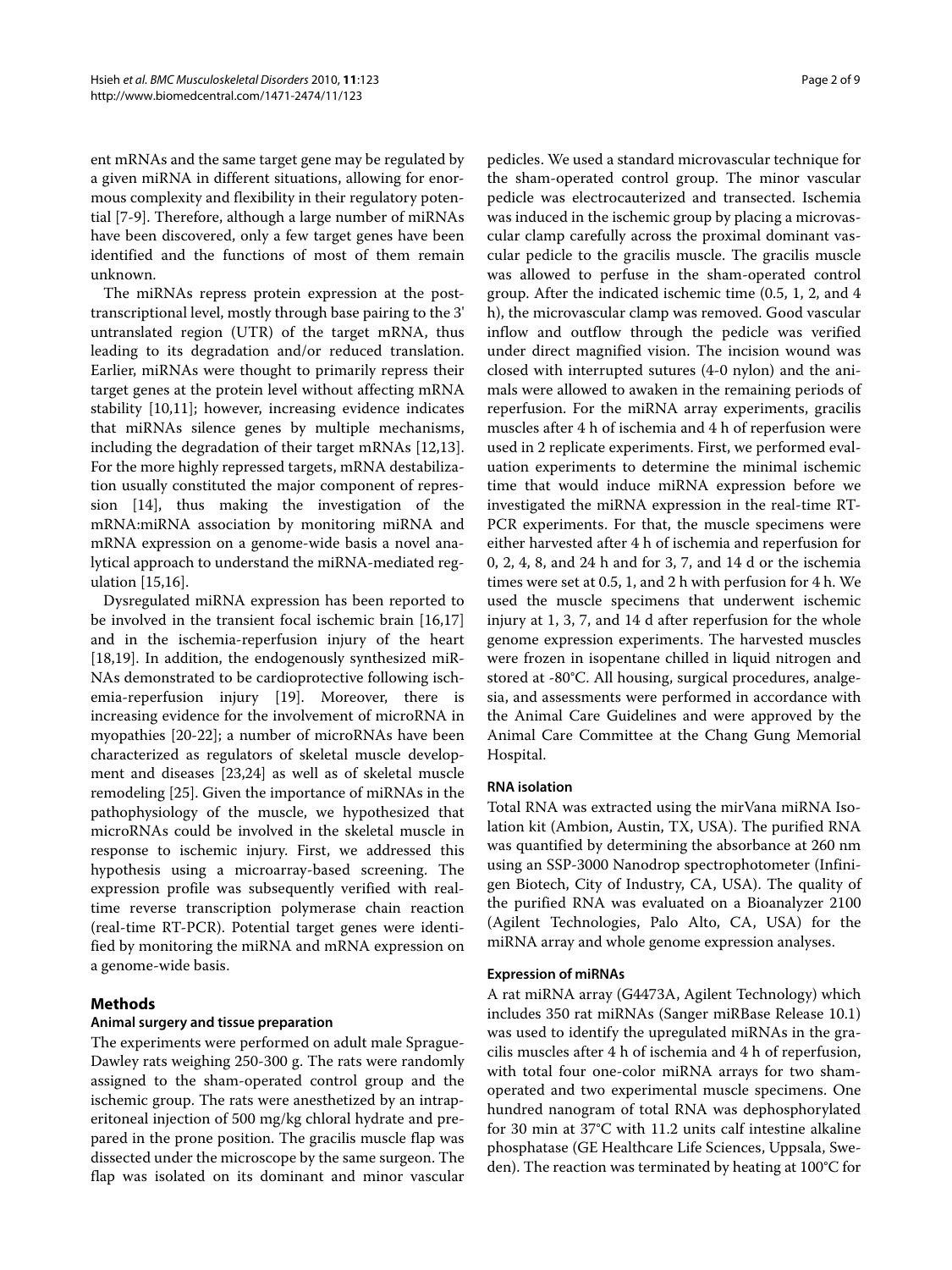5 min and immediate cooling to 0°C. DMSO (5 μl) was then added. The solution was heated to 100°C for 5 min and immediately cooled to 0°C. Ligase buffer and BSA were added and ligation was performed by adding pCp-Cy3 (50 μM) and 15 units T4 RNA ligase in 28 μl. The mixture was incubated at 16°C for 2 h. The labeled miR-NAs were desalted with MicroBioSpin6 columns (Bio-Rad, Hercules, CA, USA). Subsequently, 2× hybridization buffer was added to the labeled mixture to a final volume of 45 μl. The mixture was heated for 5 min at 100°C and immediately cooled to 0°C. Each 45-μl sample was hybridized onto an miRNA array at 55°C for 20 h. After hybridization, the slides were washed at room temperature for 5 min in Gene Expression Wash Buffer 1 and then for 5 min in Gene Expression Wash Buffer 2. The slides were scanned on an Agilent microarray scanner G2565A. The sensitivity settings were 100% and 5%. Agilent Feature Extraction software version 9.5.3 was used for image analysis. The microarray data were analyzed using GeneSpring GX 7.3.1 (Agilent Technologies). The miRNA expression was considered significantly different when values in the muscles of the experimental rats were more than double of those of the sham-operated controls in 2 replicate experiments. ANOVA was employed to compare the average values of the miRNA probes in all samples and yielded significant *P* values (<0.05) in all cases.

#### **Quantification of miRNAs expression**

Those upregulated miRNAs (miR-21, miR-200c, and miR-205) that were identified from the miRNA array were quantified by real-time RT-PCR with the Applied Biosystems 7500 (Applied Biosystems, USA). We isolated total RNA from the harvested muscle with the mirVana miRNA Isolation Kit (Ambion, USA) as well as a TaqMan miRNA Assay kit (Applied Biosystems, USA) according to the manufacturers' instructions. The thermal cycling conditions comprised an initial denaturation step at 95°C for 10 min and 40 cycles at 95°C for 15 s and 60°C for 1 min. Each value of miRNA expression was represented relative to the expression of small RNA 4.5 S, which was used as an internal control. The fold-expression of induction was calculated as the relative expression values obtained in each condition in conjunction with the standard deviation compared with the relative expression values from the gracilis muscles of the sham-operated control group. The comparison between the groups included ANOVA and the appropriate posthoc test to compensate for multiple comparisons (SigmaStat, San Rafael, CA, USA). P-values of less than 0.05 were considered significant.

#### **Whole Genome Microarray Analyses**

Four two-color Whole Rat Genome  $4 \times 44$  k oligo microarrays (Agilent Technologies) were used to detect the change of the transcripts in the experimental gracilis muscles. Expression levels of the mRNAs in the gracilis muscles after 4 h of ischemia and 1, 3, 7, and 14 d of reperfusion with 1 specimen at each of the abovementioned time points were detected with the oligo microarray and compared against those expression levels of the shamoperated control specimens at the same indicated time. The microarray experiments were carried out according to the manufacturer's protocols. In brief, 0.5 μg of total RNA was amplified using a Fluorescent Linear Amplification Kit (Agilent Technologies) and labeled with Cy3- CTP or Cy5-CTP (CyDye, PerkinElmer, CA, USA) during the *in vitro* transcription process. The RNA from the experimental muscle was labeled with Cy5 and the RNA from the sham-operated control muscle RNA was labeled with Cy3. Then, 0.825 μg of the Cy-labeled cRNA was fragmented to an average size of about 50-100 nucleotides by incubation with the fragmentation buffer (Agilent Technologies) at 60°C for 30 min. Subsequently, the fragmented labeled cRNA was pooled and hybridized to the Whole Rat Genome microarray at 60°C for 17 h. After washing and drying with a nitrogen gun, the microarrays were scanned with an Agilent microarray scanner (Agilent Technologies) at 535 nm for Cy3 and 625 nm for Cy5. The scanned images were analyzed with the Feature Extraction software 9.5.3 (Agilent Technologies). We used image analysis and normalization software to quantify the signal and background intensity for each feature and to substantially normalize the data by the rank-consistency-filtering LOWESS method. The differentially expressed mRNAs were selected if there was a 2-fold change between the experimental muscles and the shamoperated control muscles.

#### **Prediction of the potential target genes of miRNAs**

To date, there is not 1 algorithm that outperforms others in terms of sensitivity and specificity. We identified the potential targets of those upregulated miRNAs by combined analysis of the downregulated mRNAs in the whole genome expression microarray and the commonly used web tools for bioinformatics algorithms, including 3 of the most used prediction websites: miRanda [http://](http://www.microrna.org/microrna/home.do) [www.microrna.org/microrna/home.do](http://www.microrna.org/microrna/home.do), PicTar [http://pic](http://pictar.mdc-berlin.de/)[tar.mdc-berlin.de/,](http://pictar.mdc-berlin.de/) and TargetScanS [http://www.tar](http://www.targetscan.org/)[getscan.org/,](http://www.targetscan.org/) as well as 2 additional algorithms, MirTarget2 <http://mirdb.org/miRDB/> and RNAhybrid [http://bibiserv.techfak.uni-bielefeld.de/rnahybrid/.](http://bibiserv.techfak.uni-bielefeld.de/rnahybrid/) The *in silico* predicted targets genes were compared to the list of 2-fold downregulated mRNA transcripts (derived from the whole rat genome microarray experiments) by exam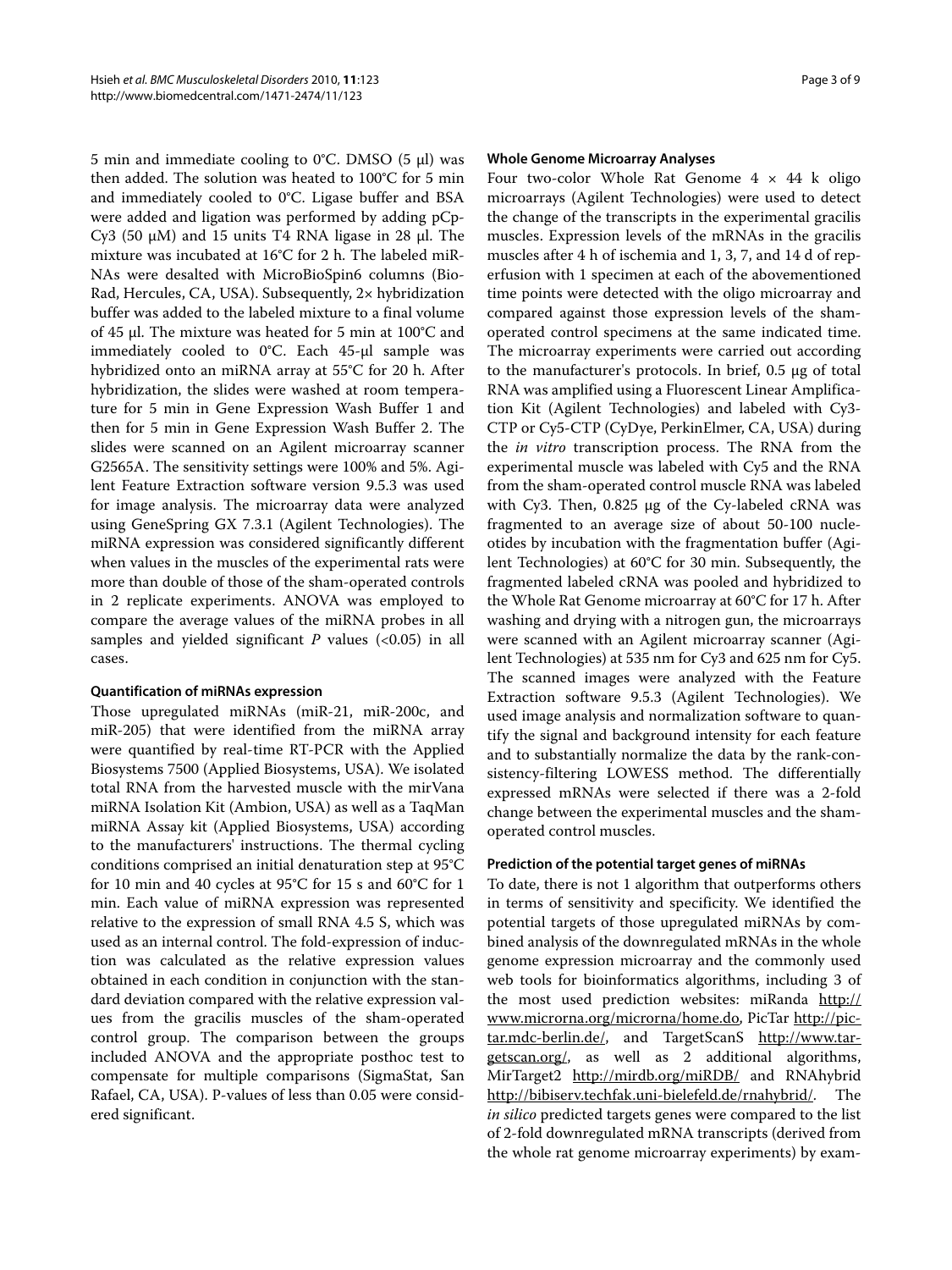ining miRNAs:mRNAs expression pairs in a time-course fashion. The genes that were identified in both methods were considered as potential target genes regulated by a given miRNA.

## **Results**

#### **Expression profile of the miRNAs**

In the investigation of the differentially expressed miR-NAs from the miRNA array experiments, there were only 3 miRNAs (miR-21, miR-200c, and miR-205) that showed an increased expression in the gracilis muscles after 4 h of ischemia and 4 h of reperfusion. We confirmed the microarray data by quantitative real-time RT-PCR to independently measure the relative expression of these 3 selected miRNAs in the samples of the experimental muscle. As shown in Figure [1,](#page-3-0) the 2-fold upregulation of miR-21 was detected after 4 h of ischemia and increased to a maximum of ~24 fold at 7 d after reperfusion. At 14 d, there was still a 7.5-fold increased expression of miR-21. The miR-200c expression was increased 3.2 fold and was detected 2 h after reperfusion following 4 h of ischemia. The expression of miR-200c reached its maximum level at 4 h and lasted for up to 8 h after ischemic injury. We did not detect an increased expression of miR-200c 1 d after reperfusion. A 6.4-fold upregulation of miR-205 was detected after 4 h of ischemia. It gradually decreased to 3.6-fold at 4 h after reperfusion. No significant difference in the expression of miR-205 was found at 8 h, 1 d, and 3 d after ischemic injury. Unexpectedly, we noted the 3.6-fold upregulation of miR-205 7 d later. This status persisted until 14 d after ischemic injury. In the experiment that we performed to identify the minimal ischemic time that would induce the expression of these 3 miR-NAs, upregulation of miR-21 and miR-200c was noted

after 4 h of reperfusion following 1 h and 2 h, but not 30 min of ischemia; in addition, upregulation of miR-205 was noted after 4 h of reperfusion following 2 h, but not 30 min or 1 h of ischemia (Figure [2\)](#page-4-0).

#### **Finding the potential miRNA-regulated genes**

Time-course studies provide information for the identification of miRNA-target mRNA pairs that could often be missed in a cross-sectional study when a single time point is used [\[26\]](#page-7-22). Thus, we examined mRNA expression patterns at the 4 indicated times (1, 3, 7, and 14 d after ischemic injury) based on the matched analysis of miRNA and mRNA expression data and considered an miRNA to be regulatory only if the upregulation in the expression profile of the miRNA and its predicted target mRNAs correlated. The miR-200c and miR-205 were not upregulated at all 4 indicated times. In addition, there was still lack of evidence regarding the effect on the persistent knockdown of mRNAs by an elevated miRNA. Therefore, we decided to only focus on the genes that were downregulated by miR-21, which showed a persistent expression throughout the experiment period at all 4 indicated times. The expression profiling using the Agilent rat 60 mer oligonucleotide microarrays showed there was a global pattern of differentially expressed genes at 1, 3, 7, and 14 d after ischemic injury. Expression profiling revealed that there were 1046 significantly downregulated gene transcripts in the experimental muscles (absolute expression changes were 2-fold or greater) at all 4 indicated times. In addition, the *in silico* prediction using the algorithms miRanda, PicTar, TargetScanS, MirTarget2, and RNAhybrid resulted in 957, 60, 159, 110, and 939 target genes of miR-21, respectively. The combination of the results of the computational prediction of

<span id="page-3-0"></span>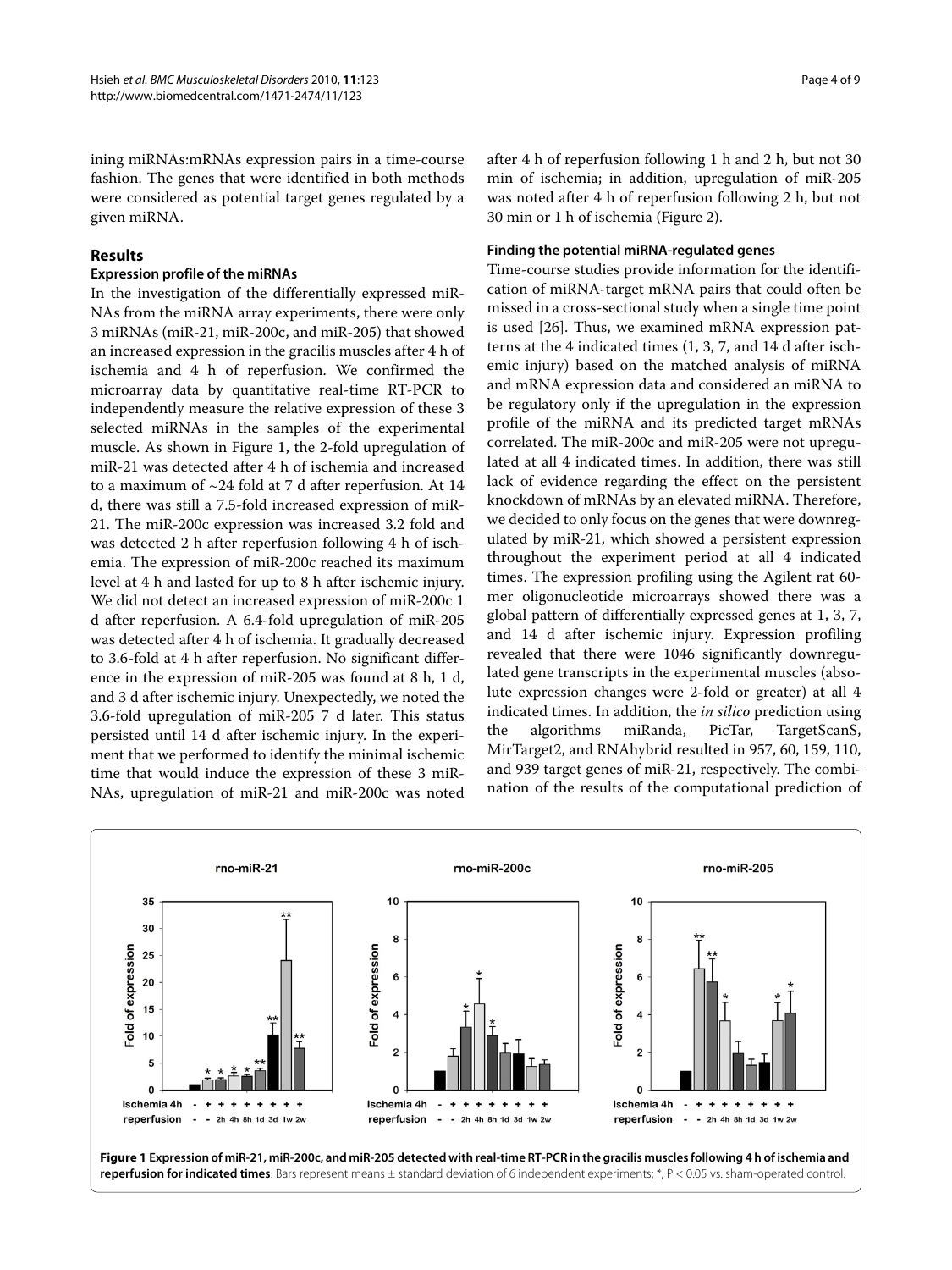<span id="page-4-0"></span>

target genes of miR-21 and the downregulation of genes in the whole genome expression array at 4 indicated times revealed no target gene on the basis of the prediction algorithms PicTar, TargetScanS, and MirTarget2; in contrast, when the prediction algorithms miRanda and RNAhybrid were applied, the same 4 target genes (*Nqo1*, *Pdpn*, *CXCL3*, and *Rad23b*) (Table 1) demonstrated a persistent downregulated status at 1, 3, 7, and 14 d (Figure [3\)](#page-5-0). The miRNA array and the microarray data have been deposited in the Gene Expression Omnibus (accession number [GEO: GSE21423]).

## **Discussion**

In this study, we demonstrated that 3 miRNAs (miR-21, miR-200c, and miR-205) were significantly upregulated in a different pattern in the gracilis muscles following ischemic injury. Ischemia for only 1 h was sufficient to induce the expression of miR-21 and miR-200c during the reperfusion stage; and 2 h of ischemia were required to induce

the expression of miR-205. Our data also showed that miR-200c and miR-205 were actively regulated after ischemia but their expression pattern changed after reperfusion, indicating their temporal expression during ischemic injury. In addition, with a yet to be determined mechanism, we noted a significant re-expression of miR-205 at 7 and 14 d after the injury. In contrast, the expression of miR-21 gradually increased to its maximum level at 7 d and persisted throughout the experiment for at least 14 d after the ischemic injury. This finding might imply an important role of miR-21 during ischemic injury in the muscle.

The overexpression of miR-21 has been shown to be in a number of medium-scale and high-scale profiling experiments that were designed for the detection of miR-NAs that are dysregulated in cancer [\[27](#page-7-23)]. In addition, miR-21 has been reported to have anti-apoptotic properties in cancer cells [[28](#page-7-24),[29](#page-7-25)]. It has been reported that miR-21 protects against the hydrogen peroxide-induced injury

| Symbol | <b>Full Name</b>                 | <b>Transcript ID</b> | <b>Gene Type</b> |  |
|--------|----------------------------------|----------------------|------------------|--|
| Ngo1   | NAD(P)H dehydrogenase, quinone 1 | ENSRNOT00000017174   | Protein coding   |  |
| Pdpn   | podoplanin                       | ENSRNOT00000020316   | Protein coding   |  |
| Cxcl3  | chemokine (C-X-C motif) ligand 3 | ENSRNOT00000033592   | Protein coding   |  |
| Rad23b | RAD23 homolog B                  | ENSRNOT00000021629   | Protein coding   |  |

Potential target genes of rno-miR-21 that were identified from downregulated mRNA in the experimental muscles in the whole genome expression array experiments after reperfusion for 1, 3, 7, and 14 d following 4 h of ischemia as well as from either the miRanda or RNAhybrid prediction algorithm.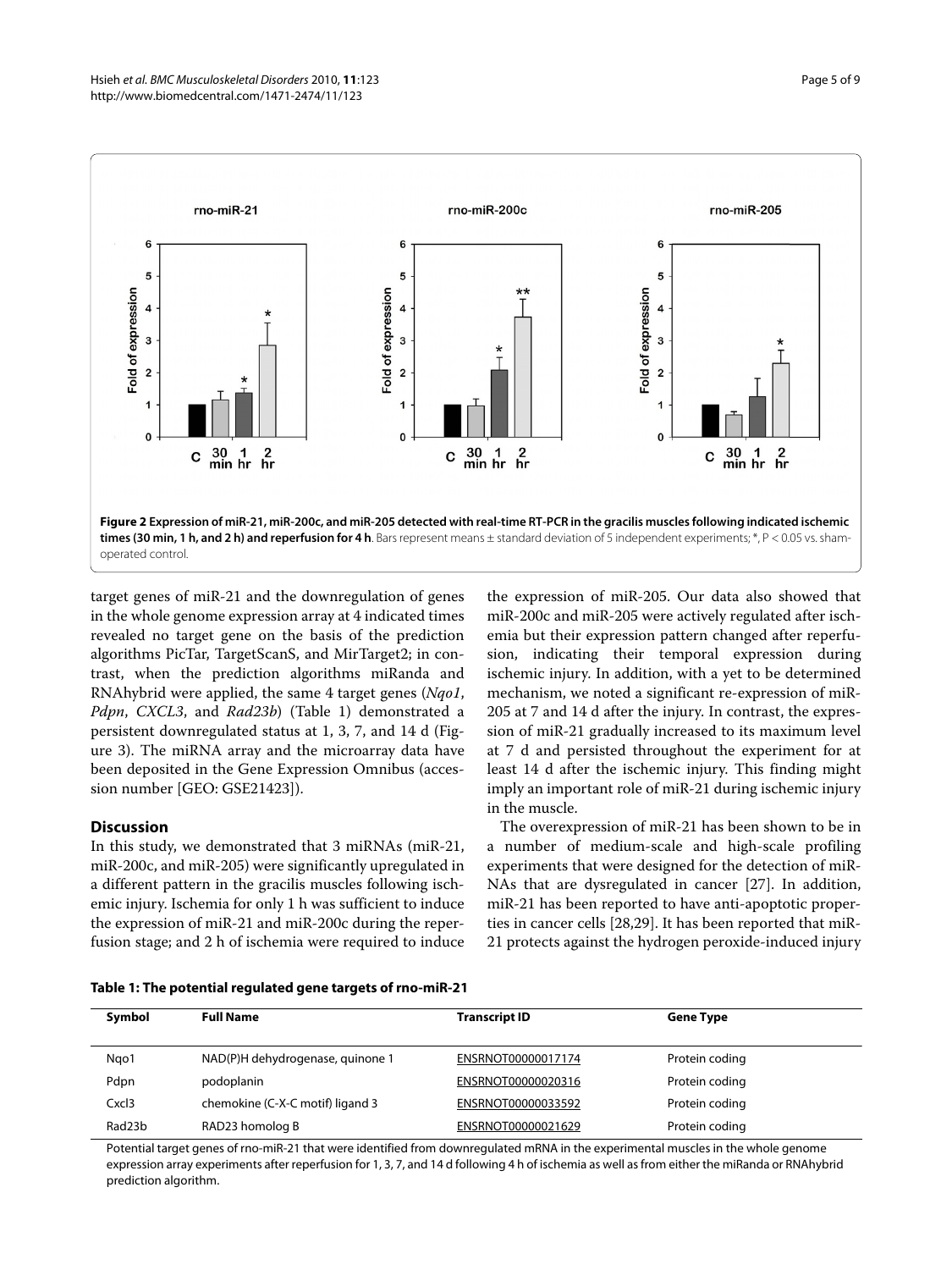<span id="page-5-0"></span>

of cardiac myocytes via its target gene, the repressor gene programmed cell death 4 (*PDCD4*), and the AP-1 pathway [[30](#page-7-26)]. The hydrogen peroxide-induced cardiac cell death and apoptosis were increased by a miR-21 inhibitor and was decreased by pre-miR-21 transfection [\[30](#page-7-26)]. In addition, a significant induction of miR-21 was noted in the heart following whole body heat-shock [[19\]](#page-7-16). The injection of chemically synthesized exogenous miR-21 significantly reduced infarct size in the heart which was blocked with a miR-21 inhibitor [\[19](#page-7-16)]. In an investigation of rat hearts at 6 h after acute myocardial injury, miRNA signatures in the early phase revealed that, among multiple aberrantly expressed miRNAs, miR-21 was significantly downregulated in infarcted areas, but was upregulated in border areas [[31\]](#page-7-27). Remarkably, the downregulation of miR-21 in infarcted areas was inhibited by ischemic preconditioning, a known cardio-protective method. In addition, adenoviral overexpression of miR-21 had a protective effect on myocardial infarction by decreasing the infarct size by 29% at 24 h [[31](#page-7-27)]. In this study, we found 4 potential target genes (*Nqo1*, *Pdpn*, *CXCL3*, and *Rad23b*) of miR-21 during skeletal muscle ischemic injury. The database of experimentally validated miRNA target genes, MiRecords [[32\]](#page-7-28), lists 26 validated target genes of miR-21 in humans (*TPM1*, *CDK6*, *TIMP3*, *PDCD4*, *SERPINB5*, *NFIB*, *CDKN1A*, *FAS*, *FAM3C*, *HIPK3*, *PRRG4*, *ACTA2*, *BTG2*, *BMPR2*, *SESN1*, *IL6R*, *SOCS5*, *GLCCI1*, *APAF1*, *SLC16A10*, *SGK3*, *RP2*, *CFL2*, *RECK*, *MTAP*, *SOX5*) and only 2 validated target genes in the rat (*ITGB1*, *Tagln*). Interestingly, the 4 genes that we identified in this study did not match with the already validated target genes in humans or rats. Among these 4

identified target genes, podoplanin (Pdpn) is a transmembrane glycoprotein and is expressed in many normal human tissues including the skeletal muscle [\[33](#page-7-29)]. Pdpn is widely used as a specific marker for lymphatic endothelial cells and lymphangiogenesis in many species because it is expressed on lymphatic but not on blood vessel endothelium [\[33\]](#page-7-29). Deficiency of Pdpn results in congenital lymphedema and impaired lymphatic vascular patterning [[34\]](#page-7-30). With the postfix L (for ligand) or postfix R (for receptor), CXCL and CXCR are used as ligands and receptors of the CXC chemokine family which exhibits both angiogenic and angiostatic properties [\[35\]](#page-7-31). While chemokines can exert a pro-angiogenic effect via recruitment of inflammatory cells, *CXCL3* is induced in the human perihematomal tissue [[36](#page-7-32)] and can mediate angiogenesis in the absence of preceding inflammation [\[35](#page-7-31)]. The nucleotide excision repair (NER) protein, Rad23b, was found to be downregulated in hypoxic cancer cells [[37\]](#page-7-33). Hypoxia can also promote genetic instability by affecting the DNA repair capacity, including NER which primarily focuses on helix-distorting injuries [[38](#page-7-34)]. The downregulation of Rad23b in hypoxic cancer cells could be partially reversed by antisense inhibition of miR-373 [[37\]](#page-7-33), indicating a key role of miR-373 in modulating the basal expression of Rad23b. The effect of anti-miR-373 activity in normoxia is more profound than in hypoxia; thus, it has been suggested that there might be other mechanisms that regulate the expression of Rad23b [\[37](#page-7-33)]. In reviewing the literature, no direct linkage between these 4 identified target genes and the muscle ischemic injury was found. Only the detoxification enzyme NAD(P)H: quinone oxidoreductase 1 (Nqo1) could be correlated to the ischemic injury in renal tissue [\[39](#page-7-35)] and primary cultures of rat cortex [\[40](#page-7-36)], but with different outcomes regarding the cytoprotective effect. As a detoxification enzyme Nqo1 catalyzes the 2-electron reduction of quinoid compounds to the readily excreted hydroquinones, thereby preventing the generation of reactive oxygen species and protecting cells against oxidative damage [[41\]](#page-7-37). The expression of the *Nqo1* gene is primarily regulated via antioxidant response element sequences in the promoter region. Reoxygenation-specific activation of the antioxidant transcription factor Nrf2 mediates the cytoprotective gene expression during ischemia-reperfusion injury [[42](#page-7-38)]. However, some authors suggested a deteriorating rather than a protective factor of Nqo1 in the progression of neuronal cell death, as inhibition of Nqo1 by various inhibitors protects against neuronal damage in vitro and following cerebral ischaemia in vivo [\[40](#page-7-36)]. Because bioinformatic analysis has indicated that miR-NAs frequently interact with transcription factors in feedback and feedforward loops to regulate their target genes [\[43](#page-8-0)[,44](#page-8-1)]; therefore, further experiments are required to elucidate the function and role of these potential target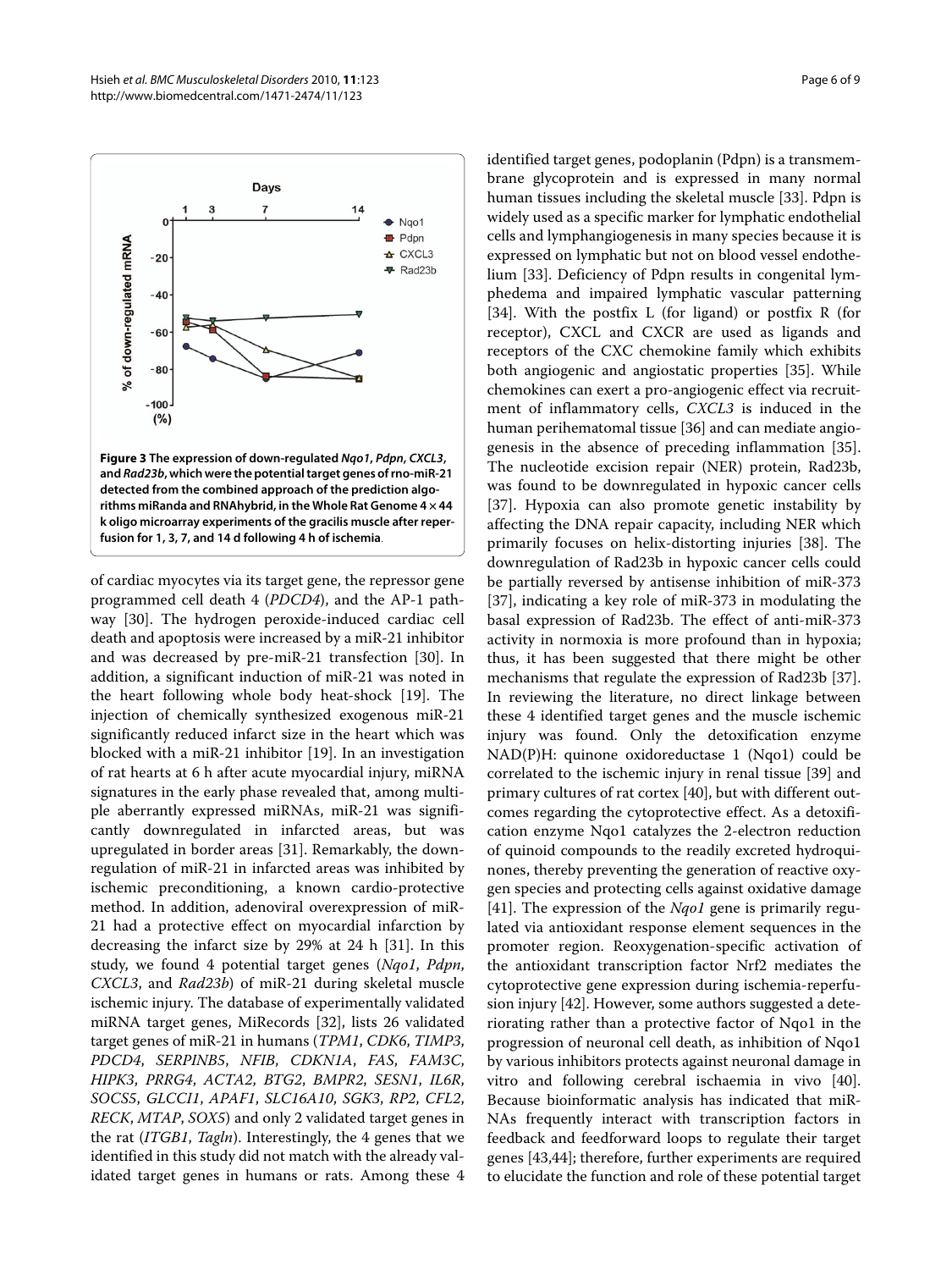genes and the upregulated miR-21, as well as miR-200c and miR-205, in ischemic injury.

The pneumatic tourniquet is frequently used in surgery to acquire a bloodless operative field. To prevent the ischemia-reperfusion injury, the maximal allowable ischemic time of the pneumatic tourniquet is 2 h [\[45](#page-8-2)[,46](#page-8-3)] Although minor histological changes in muscle started to appear after about 35-40 minutes, there was no clinical evidence of irreversible muscle damage within 2 h [[45-](#page-8-2)[47](#page-8-4)]; this is also the reason why most of the article studying the ischemic injury of skeletal muscle would choose the ischemic time at 4 h or a longer ischemic time. Whether there is a different miRNAs expression profile after a shorter time of ischemia such as 1 h or 2 h is unknown, but if these miRNAs are not up-regulated in a longer hour ischemia, the investigation of these targets may be devoid of clinical importance or attention. Therefore, in this study, we were not intended to profile the miRNAs expression with a miRNA array at a shorter time, like 2 h, of ischemia. However, as shown in the Figure [2](#page-4-0), in the investigation of minimal ischemic time that would induce the expression of these 3 miRNAs, we had demonstrated that 1 h of ischemia was able to increase the expression of miR-21 and miR-200c and 2 h of ischemia would increase the expression of these three miRNAs, implying the epigenetic regulation could be induced by a shorter time of ischemia before a remarked pathophysiologic change could be observed by a longer time of ischemia.

Bioinformatic algorithms remain the principal means of predicting targets of specific miRNAs. These algorithms take into account numerous parameters that influence miRNA/target interactions, including seed match (complementarity), 3'-UTR seed match context, seed match conservation, favorability of free energy binding, AU content, and binding site accessibility [[48\]](#page-8-5). To identify miRNAs that regulate mRNAs, one needs to co-analyze the changes in miRNA and mRNA expressions. The investigation of the mRNA:miRNA association monitors the miRNA and mRNA expression on a genome-wide basis and provides an analytical approach to reveal the target genes of the miRNA [\[49](#page-8-6)[,50](#page-8-7)]. However, some limitations still remain for the combined approach method that we described here. First, it might be overly simplistic to correlate miRNAs and their predicted targets primarily on the basis of the number of consensus sites in the 3'UTR because an exact match to the sequence of the seed region is not required. For example, miRanda typically produces more potential targets than other programs, but a large number of false targets would seriously limit the value of the output information [\[51](#page-8-8)]. In contrast, some available programs with stricter criteria, e.g., the prediction algorithms PicTar, TargetScanS, and MirTarget2 have only partially overlapping predicted targets for the same miRNA and produce smaller data sets

than miRanda [[52\]](#page-8-9). In this present study, in order to reduce the noise from the calculation of the correlation between miRNA and mRNAs (based on the time-course expression values), the inclusion of downregulated genes at all 4 time points might have been too strict to acquire potential target genes. In addition, it might have produced a smaller number of predicted targets after correlation with the stricter prediction algorithm considering the accuracy and reproducibility of the whole genome array. For example, no target genes were found for the combination with the prediction algorithms PicTar, TargetScanS, and MirTarget2. Due to the differences among databases and because there is no clear superior method, a further gain-of-function or loss-of function experiment would be helpful to elucidate the role of the identified target genes and that of each associated miRNA. Furthermore, it has been reported that more than a third of those translationally repressed target genes always displayed detectable mRNA destabilization [\[14](#page-7-11)]. However, the extent of miRNA function in animal cells has largely been studied by mRNA microarray profiling assuming that miRNA function leads to reduced mRNA levels, which may not be always the case. There might be some unidentified target genes that are repressed only in the translation process but have not been subjected to mRNA degradation.

#### **Conclusions**

This study has profiled an increased expression of miR-21, miR-200c, and miR-205 in the gracilis muscle following ischemic injury and identified four potential target genes (*Nqo1*, *Pdpn*, *CXCL3*, and *Rad23b*) of the miR-21 by using different prediction algorithms and monitoring the expression of miRNA and mRNA at different time point on a genome-wide basis. Although the exact roles of these upregulated miRNAs following ischemic injury remains to be elucidated, this study provides a novel insight into the epigenetic regulation in the skeletal muscle following ischemic injury.

#### **List of abbreviations**

CXCL3: chemokine (C-X-C motif) ligand 3; miRNA: microRNA; Nqo1: NAD(P)H: quinone oxidoreductase 1; Pdpn: podoplanin; Rad23b: RAD23 homolog B.

#### **Competing interests**

The authors declare that they have no competing interests.

#### **Authors' contributions**

CHH was responsible for the design and coordination of the data acquisition and analysis, search for target genes via the computational algorithm, interpretation of the data, and the writing of the manuscript. JCJ and CJW participated in the real-time RT-PCR experiment. SFJ and PCL participated by providing and coordinating the resources. THL contributed to the animal surgery and acquisition of the study specimens. CSR participated in the analysis and interpretation of the data. YCC and CJL were involved in the acquisition of the miRNA array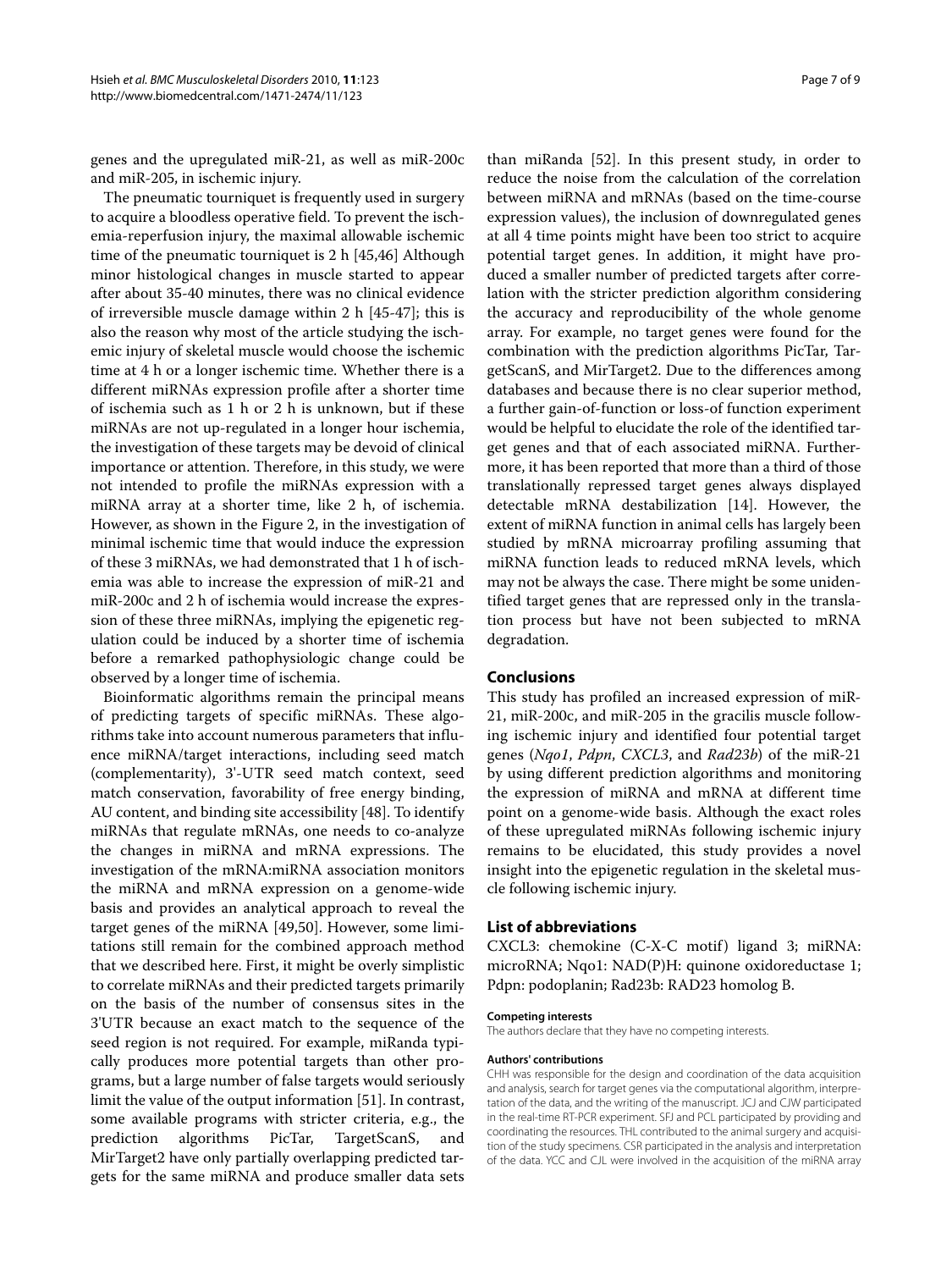and whole genome expression data. All authors read and approved the final manuscript.

#### **Acknowledgements**

The work was supported by the National Science Committee (NSC 98-2314-B-182A-024-MY3) and the Chang Gung Memorial Hospital (CMRPG 871001), Taiwan.

#### **Author Details**

1Department of Plastic and Reconstructive Surgery, Chang Gung Memorial Hospital, Kaohsiung Medical Center, Chang Gung University College of Medicine, Taiwan, 2Business BA at University of Texas at Dallas, 800 W Campbell Road, Richardson, TX 75080, USA, 3Department of Neurosurgery, E-Da Hospital, I-Shou University, Kaohsiung, Taiwan and 4Department of Neurosurgery, Chang Gung Memorial Hospital, Kaohsiung Medical Center, Chang Gung University College of Medicine, Taiwan

#### Received: 18 December 2009 Accepted: 17 June 2010 Published: 17 June 2010

#### **References**

- <span id="page-7-0"></span>Lyden SP, Shortell CK, Illig KA: Reperfusion and compartment syndromes: strategies for prevention and treatment**.** Semin Vasc Surg 2001, 4(2):107-113.
- <span id="page-7-1"></span>2. Kloosterman WP, Plasterk RH: The diverse functions of microRNAs in animal development and disease**.** Dev Cell 2006, 11(4):441-450.
- <span id="page-7-2"></span>3. Zhao Y, Srivastava D: A developmental view of micro-RNA function**.** Trends Biochem Sci 2007, 2(4):189-197.
- <span id="page-7-3"></span>4. Ambros V: The functions of animal microRNAs**.** Nature 2004, 431(7006):350-355.
- 5. Hwang HW, Mendell JT: MroRNAs in cell proliferation, cell death, and tumorigenesis**[.](http://www.ncbi.nlm.nih.gov/entrez/query.fcgi?cmd=Retrieve&db=PubMed&dopt=Abstract&list_uids=16495913)** Br J Cancer 2006, 94(6):776-780.
- <span id="page-7-4"></span>6. Jovanovic M, Hengartner MO: miRNAs and apoptosis: RNAs to die for**.** Oncogene 2006, 25(46):6176-6187.
- <span id="page-7-5"></span>7. Lewis BP, Burge CB, Bartel DP: Conserved seed pairing, often flanked by adenosines, indicates that thousands of human genes are microRNA targets**.** Cell 2005, 120(1):15-20.
- 8. Brennecke J, Stark A, Russell RB, Cohen SM: Principles of microRNA-target recognition**.** PLoS Biol 2005, 3(3):e85.
- <span id="page-7-6"></span>9. Rajewsky N: microRNA target predictions in animals**[.](http://www.ncbi.nlm.nih.gov/entrez/query.fcgi?cmd=Retrieve&db=PubMed&dopt=Abstract&list_uids=16736023)** Nat Genet 2006, 38:S8-S13.
- <span id="page-7-7"></span>10. Lewis BP, Shih IH, Jones-Rhoades MW, Bartel DP, Burge CB: Prediction of mammalian microRNA targets**[.](http://www.ncbi.nlm.nih.gov/entrez/query.fcgi?cmd=Retrieve&db=PubMed&dopt=Abstract&list_uids=14697198)** Cell 2003, 115(7):787-798.
- <span id="page-7-8"></span>11. Meister G, Tuschl T: Mechanisms of gene silencing by double-stranded RNA**.** Nature 2004, 431(7006):343-349.
- <span id="page-7-9"></span>12. Nilsen TW: Mechanisms of microRNA-mediated gene regulation in animal cells**.** Trends Genet 2007, 23(5):243-249.
- <span id="page-7-10"></span>13. Pillai RS, Bhattacharyya SN, Filipowicz W: Repression of protein synthesis by miRNAs: how many mechanisms? Trends Cell Biol 2007, 17(3):118-126.
- <span id="page-7-11"></span>14. Baek D, Villén J, Shin C, Camargo FD, Gygi SP, Bartel DP: The impact of microRNAs on protein output**[.](http://www.ncbi.nlm.nih.gov/entrez/query.fcgi?cmd=Retrieve&db=PubMed&dopt=Abstract&list_uids=18668037)** Nature 2008, 455(7209):64-71.
- <span id="page-7-12"></span>15. Guimbellot JS, Erickson SW, Mehta T, Wen H, Page GP, Sorscher EJ, Hong JS: Correlation of microRNA levels during hypoxia with predicted target mRNAs through genome-wide microarray analysis**.** BMC Med Genomics 2009, 25:15.
- <span id="page-7-13"></span>16. Jeyaseelan K, Lim KY, Armugam A: MicroRNA expression in the blood and brain of rats subjected to transient focal ischemia by middle cerebral artery occlusion**[.](http://www.ncbi.nlm.nih.gov/entrez/query.fcgi?cmd=Retrieve&db=PubMed&dopt=Abstract&list_uids=18258830)** Stroke 2008, 39(3):959-966.
- <span id="page-7-14"></span>17. Dharap A, Bowen K, Place R, Li LC, Vemuganti R: Transient focal ischemia induces extensive temporal changes in rat cerebral microRNAome**.** J Cereb Blood Flow Metab 2009, 29(4):675-687.
- <span id="page-7-15"></span>18. Ren XP, Wu J, Wang X, Sartor MA, Qian J, Jones K, Nicolaou P, Pritchard TJ, Fan GC: MicroRNA-320 is involved in the regulation of cardiac ischemia/reperfusion injury by targeting heat-shock protein 20**.** Circulation 2009, 119(17):2357-2366.
- <span id="page-7-16"></span>19. Yin C, Wang X, Kukreja RC: Endogenous microRNAs induced by heatshock reduce myocardial infarction following ischemia-reperfusion in mice**.** FEBS Lett 2008, 582(30):4137-4142.
- <span id="page-7-17"></span>20. Tatsuguchi M, Seok HY, Callis TE, Thomson JM, Chen JF, Newman M, Rojas M, Hammond SM, Wang DZ: Expression of microRNAs is dynamically

regulated during cardiomyocyte hypertrophy**.** J Mol Cell Cardiol 2007, 42(6):1137-1141.

- 21. van Rooij E, Sutherland LB, Liu N, Williams AH, McAnally J, Gerard RD, Richardson JA, Olson EN: A signature pattern of stress-responsive microRNAs that can evoke cardiac hypertrophy and heart failure**.** Proc Natl Acad Sci USA 2006, 103(48):18255-18260.
- <span id="page-7-18"></span>22. Eisenberg I, Eran A, Nishino I, Moggio M, Lamperti C, Amato AA, Lidov HG, Kang PB, North KN, Mitrani-Rosenbaum S, Flanigan KM, Neely LA, Whitney D, Beggs AH, Kohane IS, Kunkel LM: Distinctive patterns of microRNA expression in primary muscular disorders**.** Proc Natl Acad Sci USA 2007, 104(43):17016-17021.
- <span id="page-7-19"></span>23. Callis TE, Chen JF, Wang DZ: MicroRNAs in skeletal and cardiac muscle development**.** DNA Cell Biol 2007, 26(4):219-225.
- <span id="page-7-20"></span>24. Wang H, Sun H, Guttridge DC: microRNAs: novel components in a muscle gene regulatory network**.** Cell Cycle 2009, 8(12):1833-1837.
- <span id="page-7-21"></span>25. Potthoff MJ, Olson EN, Bassel-Duby R: Skeletal muscle remodeling**.** Curr Opin Rheumatol 2007, 19(6):542-549.
- <span id="page-7-22"></span>26. Jayaswal V, Lutherborrow M, Ma DD, Hwa Yang Y: Identification of microRNAs with regulatory potential using a matched microRNAmRNA time-course data**.** Nucleic Acids Res 2009, 37(8):e60.
- <span id="page-7-23"></span>27. Krichevsky AM, Gabriely G: miR-21: a small multi-faceted RNA**.** J Cell Mol Med 2009, 13(1):39-53.
- <span id="page-7-24"></span>28. Meng F, Henson R, Lang M, Wehbe H, Maheshwari S, Mendell JT, Jiang J, Schmittgen TD, Patel T: Involvement of human micro-RNA in growth and response to chemotherapy in human cholangiocarcinoma cell lines**.** Gastroenterology 2006, 130(7):2113-2129.
- <span id="page-7-25"></span>29. Chan JA, Krichevsky AM, Kosik KS: MicroRNA-21 is an antiapoptotic factor in human glioblastoma cells**.** Cancer Res 2005, 65(14):6029-6033.
- <span id="page-7-26"></span>30. Cheng Y, Liu X, Zhang S, Lin Y, Yang J, Zhang C: MicroRNA-21 protects against the H2O2-induced injury on cardiac myocytes via its target gene PDCD4**[.](http://www.ncbi.nlm.nih.gov/entrez/query.fcgi?cmd=Retrieve&db=PubMed&dopt=Abstract&list_uids=19336275)** J Mol Cell Cardiol 2009, 47(1):5-14.
- <span id="page-7-27"></span>31. Dong S, Cheng Y, Yang J, Li J, Liu X, Wang X, Wang D, Krall TJ, Delphin ES, Zhang C: MicroRNA expression signature and the role of microRNA-21 in the early phase of acute myocardial infarction**.** J Biol Chem 2009, 284(43):29514-29525.
- <span id="page-7-28"></span>32. Xiao F, Zuo Z, Cai G, Kang S, Gao X, Li T: miRecords: an integrated resource for miRNA-target interactions**.** Nucleic Acids Res 2009:D105-110.
- <span id="page-7-29"></span>33. Wicki A, Christofori G: The potential role of podoplanin in tumour invasion**.** Br J Cancer 2007, 96(1):1-5.
- <span id="page-7-30"></span>34. Schacht V, Ramirez MI, Hong YK, Hirakawa S, Feng D, Harvey N, Williams M, Dvorak AM, Dvorak HF, Oliver G, Detmar M: T1alpha/podoplanin deficiency disrupts normal lymphatic vasculature formation and causes lymphedema**.** EMBO J 2003, 22(14):3546-3556.
- <span id="page-7-31"></span>35. Shireman PK: The Chemokine System in Arteriogenesis and Hind Limb Ischemia**[.](http://www.ncbi.nlm.nih.gov/entrez/query.fcgi?cmd=Retrieve&db=PubMed&dopt=Abstract&list_uids=17544024)** J Vasc Surg 2007, 45(Suppl A):A48-A56.
- <span id="page-7-32"></span>36. Carmichael ST, Vespa PM, Saver JL, Coppola G, Geschwind DH, Starkman S, Miller CM, Kidwell CS, Liebeskind DS, Martin NA: Genomic profiles of damage and protection in human intracerebral hemorrhage**.** J Cereb Blood Flow Metab 2008, 28(11):1860-1875.
- <span id="page-7-33"></span>37. Crosby ME, Kulshreshtha R, Ivan M, Glazer PM: MicroRNA regulation of DNA repair gene expression in hypoxic stress**.** Cancer Res 2009, 69(3):1221-1229.
- <span id="page-7-34"></span>38. Ng JM, Vermeulen W, van der Horst GT, Bergink S, Sugasawa K, Vrieling H, Hoeijmakers JH: A novel regulation mechanism of DNA repair by damage-induced and RAD23-dependent stabilization of xeroderma pigmentosum group C protein**.** Genes Dev 2003, 17(13):1630-1645.
- <span id="page-7-35"></span>39. Leonard MO, Kieran NE, Howell K, Burne MJ, Varadarajan R, Dhakshinamoorthy S, Porter AG, O'Farrelly C, Rabb H, Taylor CT: Reoxygenation-specific activation of the antioxidant transcription factor Nrf2 mediates cytoprotective gene expression in ischemiareperfusion injury**[.](http://www.ncbi.nlm.nih.gov/entrez/query.fcgi?cmd=Retrieve&db=PubMed&dopt=Abstract&list_uids=17142801)** FASEB J 2006, 20(14):2624-2626.
- <span id="page-7-36"></span>40. Kapinya KJ, Harms U, Harms C, Blei K, Katchanov J, Dirnagl U, Hörtnagl H: Role of NAD(P)H:quinone oxidoreductase in the progression of neuronal cell death in vitro and following cerebral ischaemia in vivo**[.](http://www.ncbi.nlm.nih.gov/entrez/query.fcgi?cmd=Retrieve&db=PubMed&dopt=Abstract&list_uids=12603827)** J Neurochem 2003, 84(5):1028-1039.
- <span id="page-7-37"></span>41. Sasaki S, Sata F, Katoh S, Saijo Y, Nakajima S, Washino N, Konishi K, Ban S, Ishizuka M, Kishi R: Adverse birth outcomes associated with maternal smoking and polymorphisms in the N-Nitrosamine-metabolizing enzyme genes NQO1 and CYP2E1**.** Am J Epidemiol 2008, 167(6):719-726.
- <span id="page-7-38"></span>42. Leonard MO, Kieran NE, Howell K, Burne MJ, Varadarajan R, Dhakshinamoorthy S, Porter AG, O'Farrelly C, Rabb H, Taylor CT: